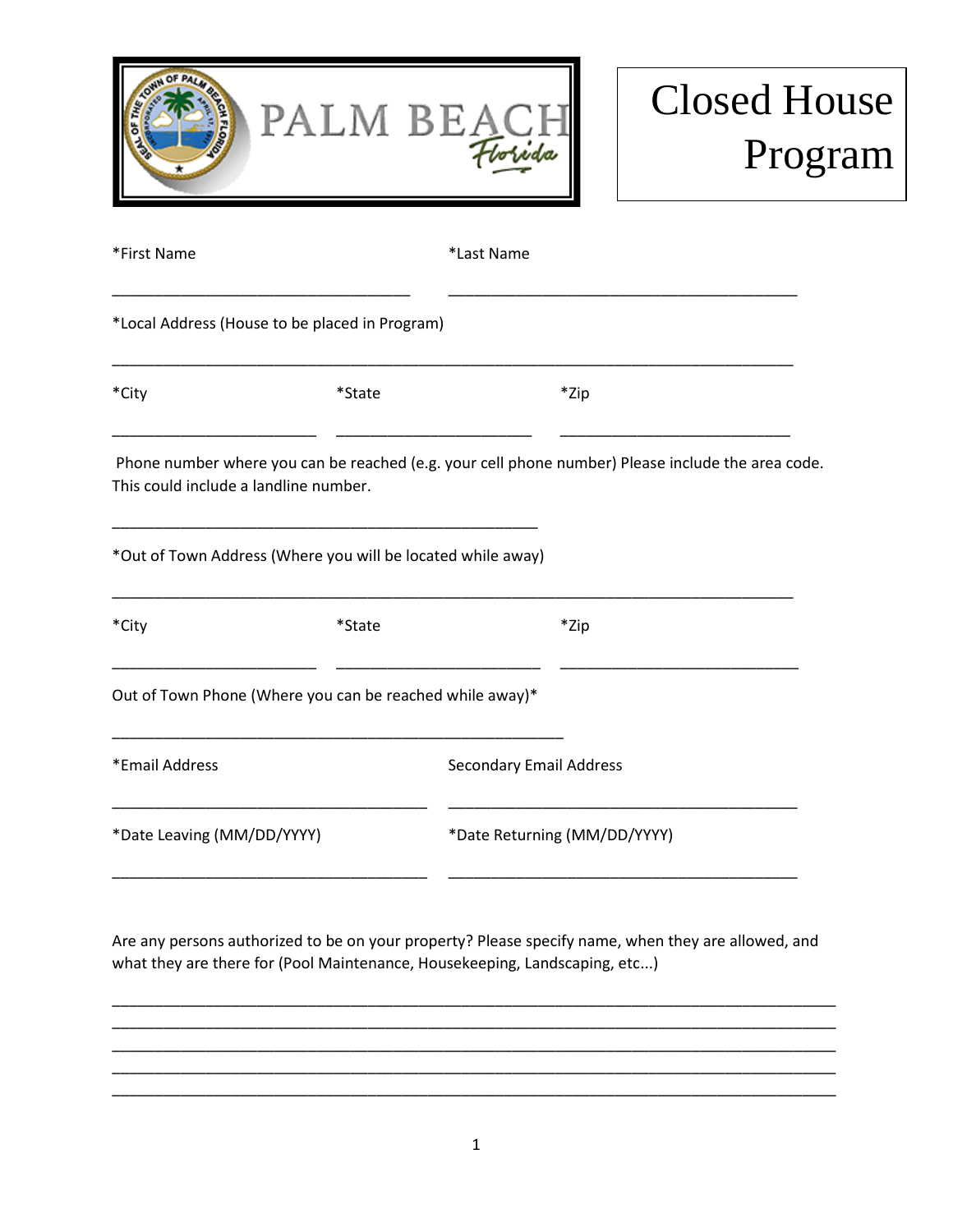

## Closed House Program

Please list any other key holders and their phone numbers

| Alarm Company                                                                    | Alarm Code                                                                                               |
|----------------------------------------------------------------------------------|----------------------------------------------------------------------------------------------------------|
| Alarm Representative and Phone Number                                            |                                                                                                          |
| Are there cars in the driveway? Yes                                              |                                                                                                          |
| 48 hour parking prohibition                                                      | Please do not leave your vehicle on the roadway as it can be cited and towed for violating the Town's    |
| If yes, please describe the vehicle(s)                                           |                                                                                                          |
| Do you have a gate code? Yes                                                     |                                                                                                          |
| alarm call outs, fire alarms, or an emergency) _________________________________ | If yes, please provide it for entry from emergency personnel should we need to respond (specifically for |
|                                                                                  | Will any lights be left on or placed on timers in your home? Please specify which rooms and times        |
|                                                                                  |                                                                                                          |
| Did you stop your newspaper delivery? Yes_                                       | N/A<br>No                                                                                                |